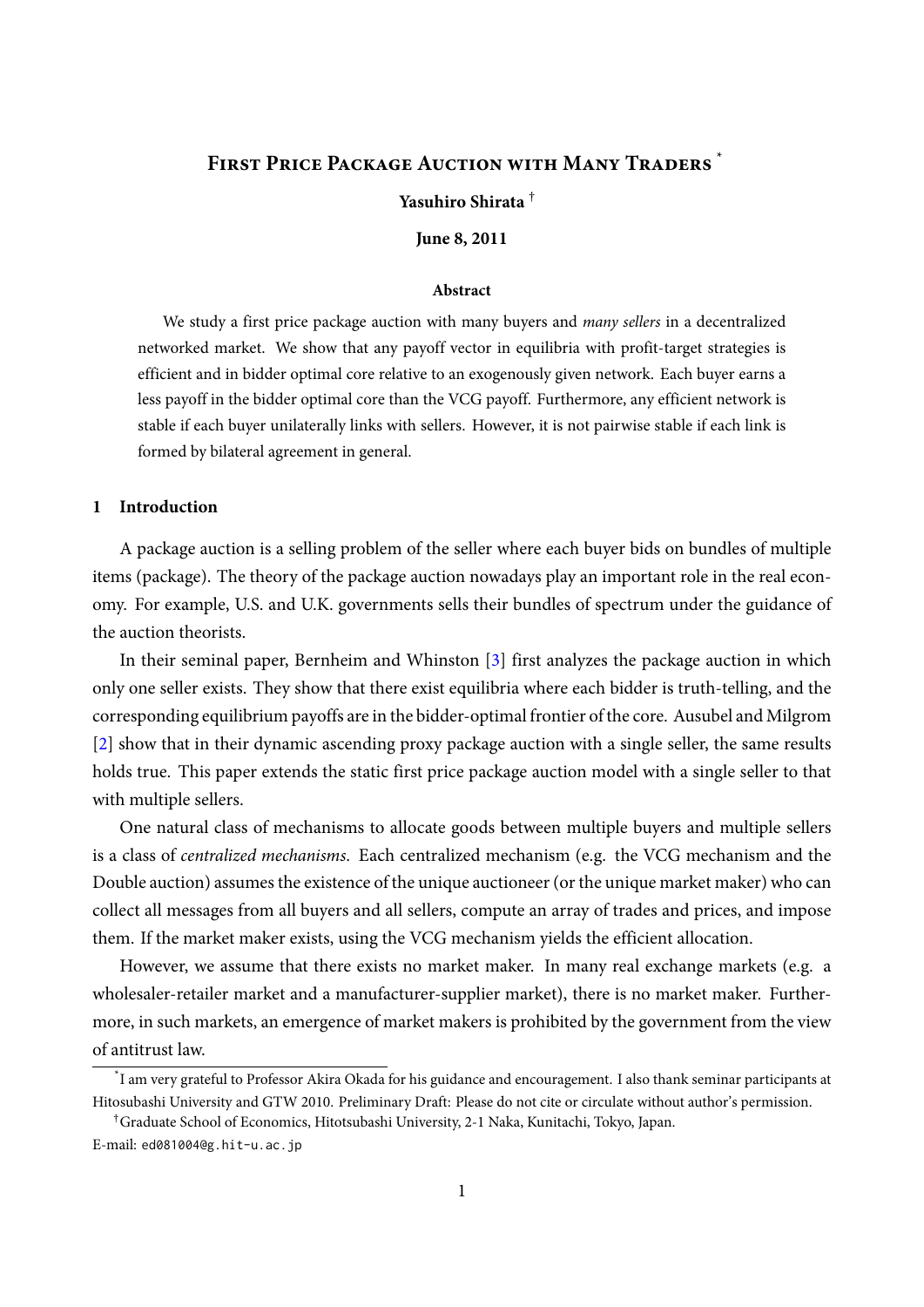<span id="page-1-0"></span>Thus, we study a class of *decentralized mechanisms*. The decentralized mechanism assumes that each buyer's message is a collection of separate messages sent to different sellers–one for each seller, and all actions of a particular seller and her final allocation are independent of messages that the buyers send to other sellers (Peters and Severinov [\[8\]](#page-11-2)).

Peters and Severinov [\[8\]](#page-11-2) first analyzes a decentralized auction with many sellers where buyers have single-unit demands and sellers have single-unit supplies. They show that the existence of a symmetric perfect Bayesian equilibrium resulting in the Vickrey outcome. Anwar et al. [\[1\]](#page-10-0) support their prediction by testing the data from competing auctions in eBay.

Furthermore, we embed a network structure into a market. We observe that a large two-sided market with many traders is often networked. Each trader cannot encounter any other trader because of opportunity cost. Kranton and Minehart [\[5\]](#page-11-3) and Corominas-Bosch [\[4\]](#page-11-4) characterize a relation to the competitive equilibrium in networked markets using centralized mechanisms.

We show that there exist equilibria where each buyer bids truthfully given trading histories, and any corresponding equilibrium payoff vector is efficient and in bidder optimal core relative to an exogenously given network. This result is an extension of Milgrom [\[6\]](#page-11-5). He also shows that the equilibrium outcome is unique and the VCG outcome if there is a single seller and goods are substitutes for all buyers. However, we show that in any equilibrium, each buyer earns strictly less payoff than the VCG payoff if there are multiple sellers.

The rest of paper is organized as follows. Section 2 introduces a networked market with many buyers and many sellers. Section 3 develops a first price package auction. Section 4 provides our main results. We show that the set of equilibrium payoffs is the same as the bidder-optimal core relative to an exogenously given network. Section 5 investigates a relation to the VCG mechanisms. Section 6 examines stability of networks. Section 7 discusses our results.

#### **2 The Model**

## **2.1 A Pure Exchange Networked Market**

A (pure exchange) networked market consists of buyers *I* indexed by  $i = 1, ..., b$  and sellers *J* indexed by  $j = 1,...,s$ , commodities indexed by  $n = 1,...,N$ , money, and network  $g \in 2^{I \times J}$ . We denote each package or bundle of commodities by  $x\in \mathbb{R}_+^N$  and the set of all bundles by  $X.$  Each seller  $j$ who has endowments  $\omega_j\in \mathbb{R}_+^N$  is characterized valuation function  $v_j$  over  $X.$  Each buyer who has no endowments is characterized by valuation function  $v^i$  over  $X$ . Valuation functions  $v^i$  and  $v_j$  satisfies free disposal, i.e.  $v^i(x)\geq v^i(x')$  and  $v_j(x)\geq v_j(x')$  for all  $x,x'\in X$  with  $x\geq x'.$  We assume that all agents know  $v^i$ ,  $v_j$ , and  $\omega_j$  for all *i* and *j* (*Complete information*).

All trading between buyers and sellers are restricted by bipartite network *g ⊂ {ij}i∈I*,*j∈<sup>J</sup>* . Each buyer *i* and seller  $j$  can engage to trade if a link between  $i$  and  $j$ ,  $ij$ , is formed (i.e.  $ij \in g$ ). Let  $L^i(g)$  be a set of sellers who are connected to *i*, and  $L_i(g)$  be a set of buyers who are connected to *j*. We denote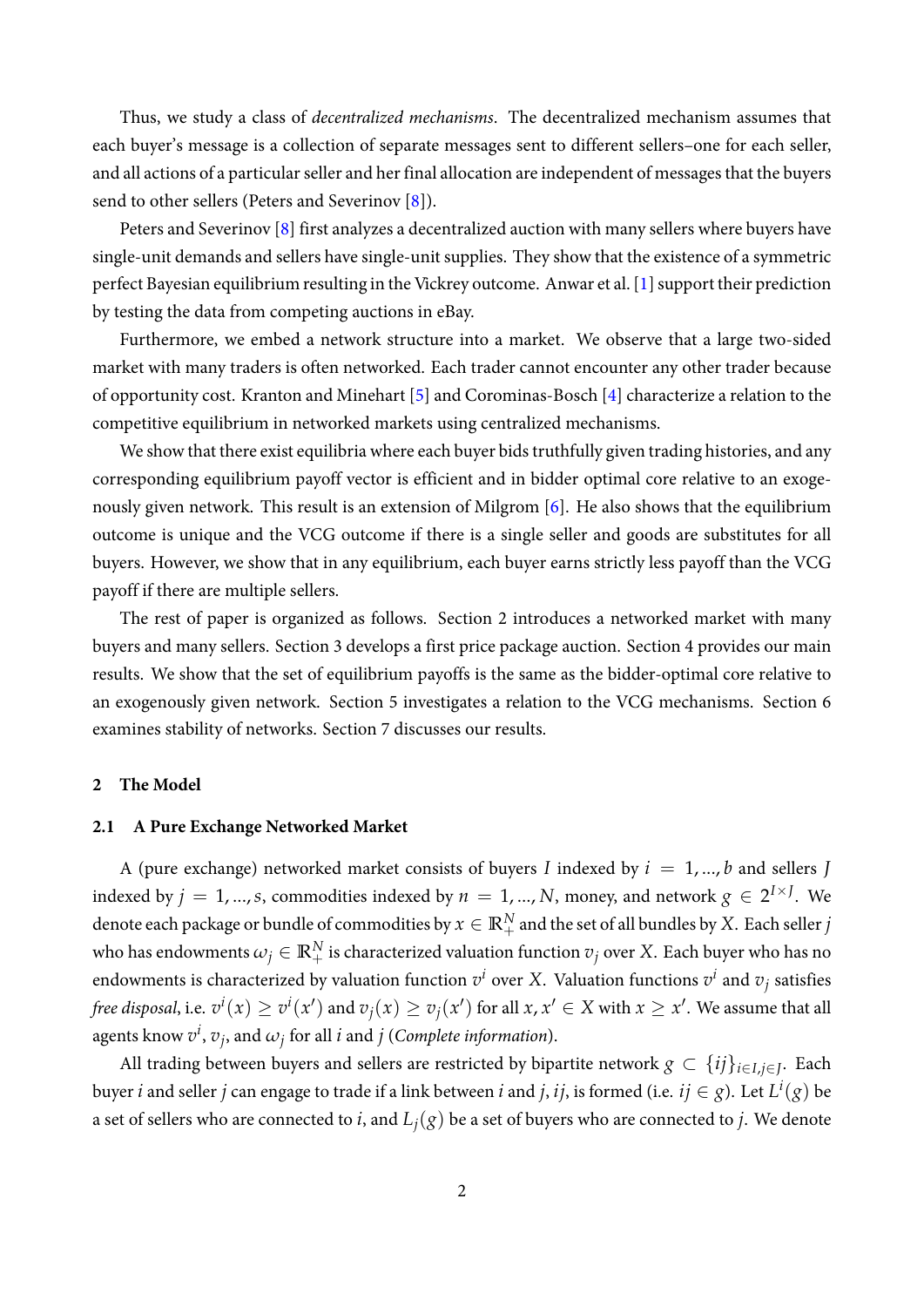an allotment from seller *j* to buyer *i* by  $x_j^i = (x_{j,1}^i, ..., x_j^i)$ *j*,*N* ). **Definition 1.** An allocation  $x = (x_1^1)$  $\frac{1}{1}$ ,  $x_2^1$  $(\frac{1}{2}, ..., x_s^b) \in \mathbb{R}^b \times \mathbb{R}^s$  is *g*-feasible if

$$
\sum_{j} \omega_{j} \ge \sum_{i,j} x_{j}^{i},
$$
  

$$
x_{j}^{i} \ge 0 \text{ for all } ij \in g, \text{ and}
$$
  

$$
x_{j}^{i} = 0 \text{ for all } ij \notin g.
$$

Let  $F(g)$  be the set of feasible allocations if g is formed.

We assume the transferable quasi-linear payoff function for all buyers and sellers. A Pareto-efficient allocation relative to  $g$  is defined as follows: An allocation  $\bar{x}(g)=(\bar{x}^1(g),...,\bar{x}^b(g),\bar{x}_1(g),...,\bar{x}_s(g))$ in the networked market *g* is *g*-efficient if

$$
\bar{x}(g) \in \arg\max_{x \in F(g)} \sum_{i} v^{i}(x^{i}) + \sum_{j} v_{j}(x_{j}).
$$

## **3 First price package auctions in a networked market**

We consider a decentralized mechanism in which each seller *j* sells *j*'s endowments using a first price package auction. First price package auctions are organized as follows:

Step 1. All sellers are ordered at random. Set  $j = 1$ .

- Step 2. Each buyer *i* bids a payment schedule *t i j* (*x i j*) to each seller *j* if *j* ∈  $L$ <sup>*i*</sup>(*g*) simultaneously, where  $x_j^i = (x_j^i)$  $j_1^i,...,x_{jN}^i)$  is an allocation from  $j$  to  $i.$
- Step 3. Seller *j* allocates goods to buyers  $x_j = (x_j^0)$  $\int\limits_j^0 x_j^1$ *j* , ..., *x b*  $j^{b})$   $(x_{j}^{i} \equiv (0,...,0)$  for all  $i \notin L_{j}(g)$ ), where  $x_i^0$  $\frac{1}{j}$  is an allocation to *j*. By the resource constraint,  $\sum_{i=0}^b x_j^i = \omega_j$

Step 4. If  $j + 1 \leq s$ , then the auction goes back to Step 2 with  $j = j + 1$ . Otherwise, it ends.

In each round, each buyer *i* bids a payment schedule *t i j* (*x i j*) to seller *j* ∈  $L$ <sup>*i*</sup>( $g$ ) simultaneously where  $x_j^i = (x_j^i)$  $\hat{p}_1^i$ , ...,  $x^i_{jN}$ ) is an allocation from  $j$  to  $i$ . Then, seller  $j$  allocate its goods to buyers  $x_j$  =  $(x_i^0)$  $\int j \cdot x_j^1$ *j* , ..., *x b*  $j$ ) ( $x_j^i$  ≡ (0, ..., 0) for all  $i \notin L_j(g)$ ), where  $x_j^0$  $j^0$  is an allocation to himself. Finally, each buyer *i* pays sellers for an allocation to *i*,  $x^i = (x^i)$  $\left\{ \begin{matrix} i & 0 \\ 1 & 0 \end{matrix} \right\}$ , according to schedules  $t^i = (t^i)$  $i_1, ..., i_s$ ). Note that the payment from *i* to *j* depends only on the allocation from *j* to *i*. The payoff functions for buyer *i* and seller *j* over a profile  $(t, x)$  are described by

$$
\Pi^{i}(t,x) = v^{i} \left( \sum_{j \in L^{i}(g)} x_{j}^{i} \right) - \sum_{j \in L^{i}(g)} t_{j}^{i}(x_{j}^{i})
$$
\n(1)

$$
\Pi_j(t, x) = v_j(x_j^0) + \sum_{i \in L_j(g)} t_j^i(x_j^i),
$$
\n(2)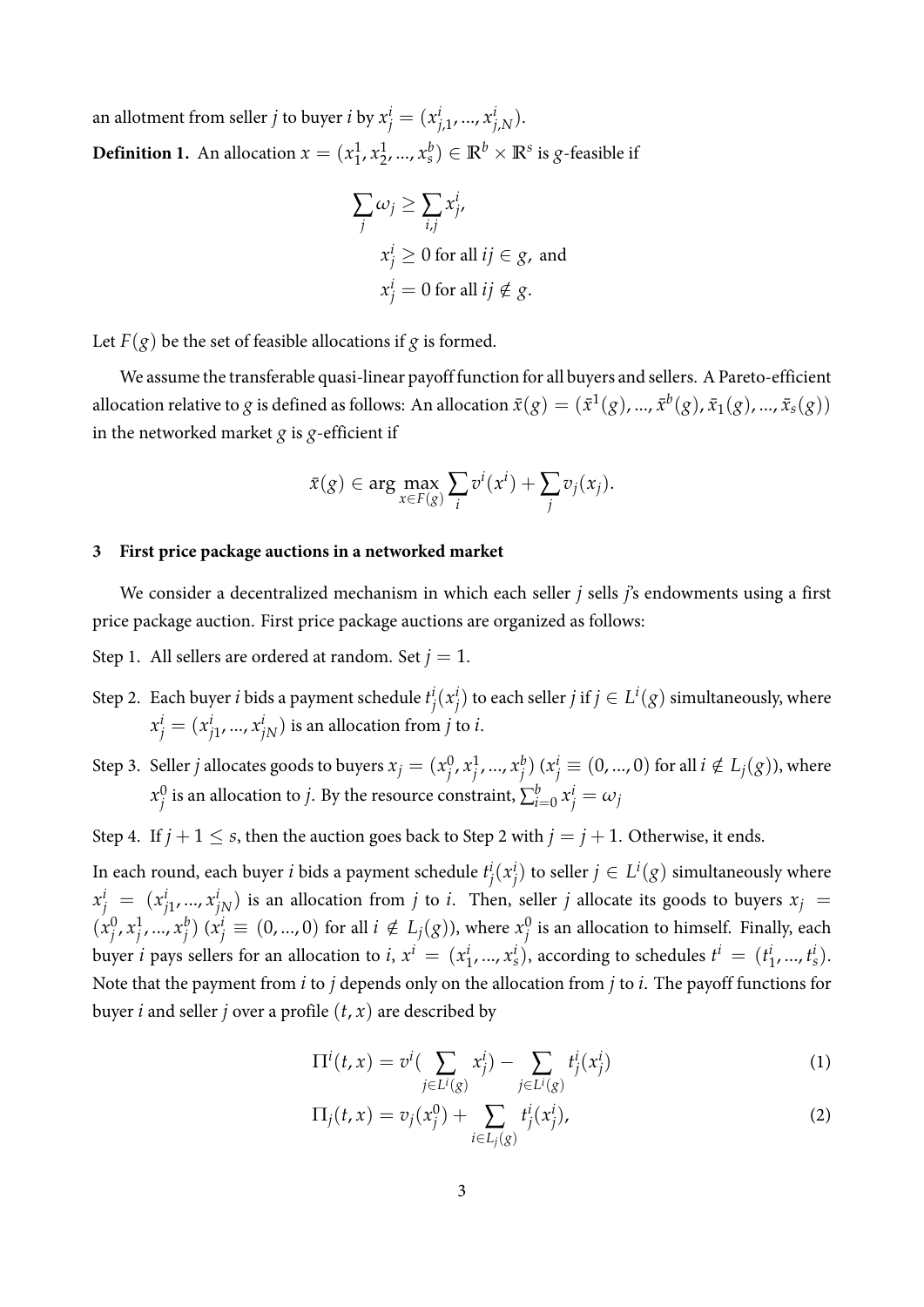where  $t=(t^1,...,t^b)$  is a strategy profile of buyers, and  $x=(x_1,...,x_s)$  is a strategy profile of sellers.

### **3.1 Profit-Target Strategies**

Let  $t_j = (t_j^1)$ *j* , ..., *t b*  $j^b_j$ ) be a bidding profile to *j*. Given  $t_j$ , independently of other sellers, each seller *j* maximizes its payoff function Π*<sup>j</sup>* . Let *x ∗*  $f_j^*(t_j) \in \argmax_{x_j} \Pi_j(t, x)$  and  $X_j^*$  $j^*(t_j)$  be the set of  $x_j^*$ *j* (*t*). Without loss of generality, we assume that every seller *j* automatically chooses *x ∗*  $j^*(t_j)$  for any  $t_j$ . Then, a payoff function of buyer *i* is rewritten as

$$
\Pi^{i}(t) = v^{i}(\sum_{j} x_{j}^{i*}(t_{j})) - \sum_{j \in L^{i}(g)} t_{j}^{i}(x_{j}^{i*}(t_{j})).
$$
\n(3)

Let  $h_j = (x_1^*$ 1 (*t*1), ..., *x ∗ j−*1 (*tj−*1)) be a trading history in round *j*.

**Definition 2.** Bidding strategy *t i*  $\frac{i}{j}$  is a  $\pi^i_j$  $j$ -profit-target strategy to *j* for history  $h_j$  if for all  $x_j^i$ *j* ,

$$
t_j^i(x_j^i) = \max[0, f_j^i(x_j^i) - \pi_j^i],
$$

where  $f_i^i$ *j* (*x i*  $\hat{y}^{i}$ ) =  $v^{i}(x_{j}^{i} + \sum_{l < j} x_{l}^{i*})$  $\frac{i^*}{l}(t_l)) - v^i(\sum_{l < j} x_l^{i*})$  $l_l^{i*}(t_l)$ ). The bidding strategy  $t^i$  is  $\pi^i$ -profit-target strategy for history  $h_s$  if  $t_i^i$  $\frac{i}{j}$  is  $\pi^i_j$  $j$ <sup>-</sup>profit-target strategy for all  $j \in L^i(g)$ , where  $\pi^i = (\pi^i_j)$  $i_1, ..., \pi_s^i$ .

The profit target strategy for buyer *i* reveals the *i*'s valuation function truthfully. Given *i*'s allotment in all rounds*l < j*, buyer*i* pays money that the increase of true valuation minuses constant target profit *π i*  $\frac{i}{j}$  for any package  $x_j^i$ *j* in each round *j*.

<span id="page-3-0"></span>**Proposition 1.** For any bids by other buyers  $t^{-i}$ , let  $t^i \in \argmax_{t^i} \Pi^i(t^i, t^{-i})$  and

$$
\bar{\pi}_j^i = v^i(x_j^{i*}(t) + \sum_{l < j} x_l^{i*}(t)) - v^i(\sum_{l < j} x_l^{i*}(t)) - t_j^i(x_j^{i*}(t))
$$
\n
$$
f_j^i(x_j^i) = v^i(x_j^i + \sum_{l < j} x_l^{i*}(t)) - v^i(\sum_{l < j} x_l^{i*}(t)).
$$

*Then, the*  $\bar{\pi}$ <sup>*i*</sup>-profit-target strategy is a best response of buyer *i*.

*Proof.* Let  $\bar{t}^i$  be the  $\bar{\pi}^i$ -profit-target strategy. Then  $t^i_j$ *j* (*x i∗*  $\left(\begin{smallmatrix} \bar{t} \ \bar{t} \end{smallmatrix}\right) = \bar{t}^i_j$ *j* (*x i∗*  $j^{i*}$  ) for all *j*. For all *j* and  $x_j$ , since  $\bar{t}^i_j$ *j* (*x i*  $j^{i}) = \max[0, f^{i}_{j}]$ *j* (*x i*  $j^{i})-\bar{\pi}^{i}_{j}$ *j* ],

$$
\sum_{i \in L_j(g)} t_j^i(x_j^i) + v_j(x_j^0) \le \sum_{i \in L_j(g)} t_j^i(x_j^{i*}) + v_j(x_j^{0*})
$$
  

$$
\sum_{k \ne i} t_j^k(x_j^k) + \bar{t}_j^i(x_j^i) + v_j(x_j^0) \le \sum_{k \ne i} t_j^k(x_j^{k*}) + \bar{t}_j^i(x_j^{i*}) + v_j(x_j^{0*}).
$$

Thus, given  $(\bar{t}^i_j)$ *j* , *t −i j* ), seller *j* holds to choose *x ∗*  $\chi^*_j(t^i,t^{-i})$  for all  $j.$  Hence,  $\Pi^i(\bar t^i,t^{-i}) = v^i(\sum_{j\in L^i(g)} x_j^{i*})$ *j* ) *−* ∑*j∈<sup>L</sup> <sup>i</sup>*(*g*) *t i j* (*x i∗*  $j^{i*}$ ) =  $\Pi^{i}(t^{i}, t^{-i}).$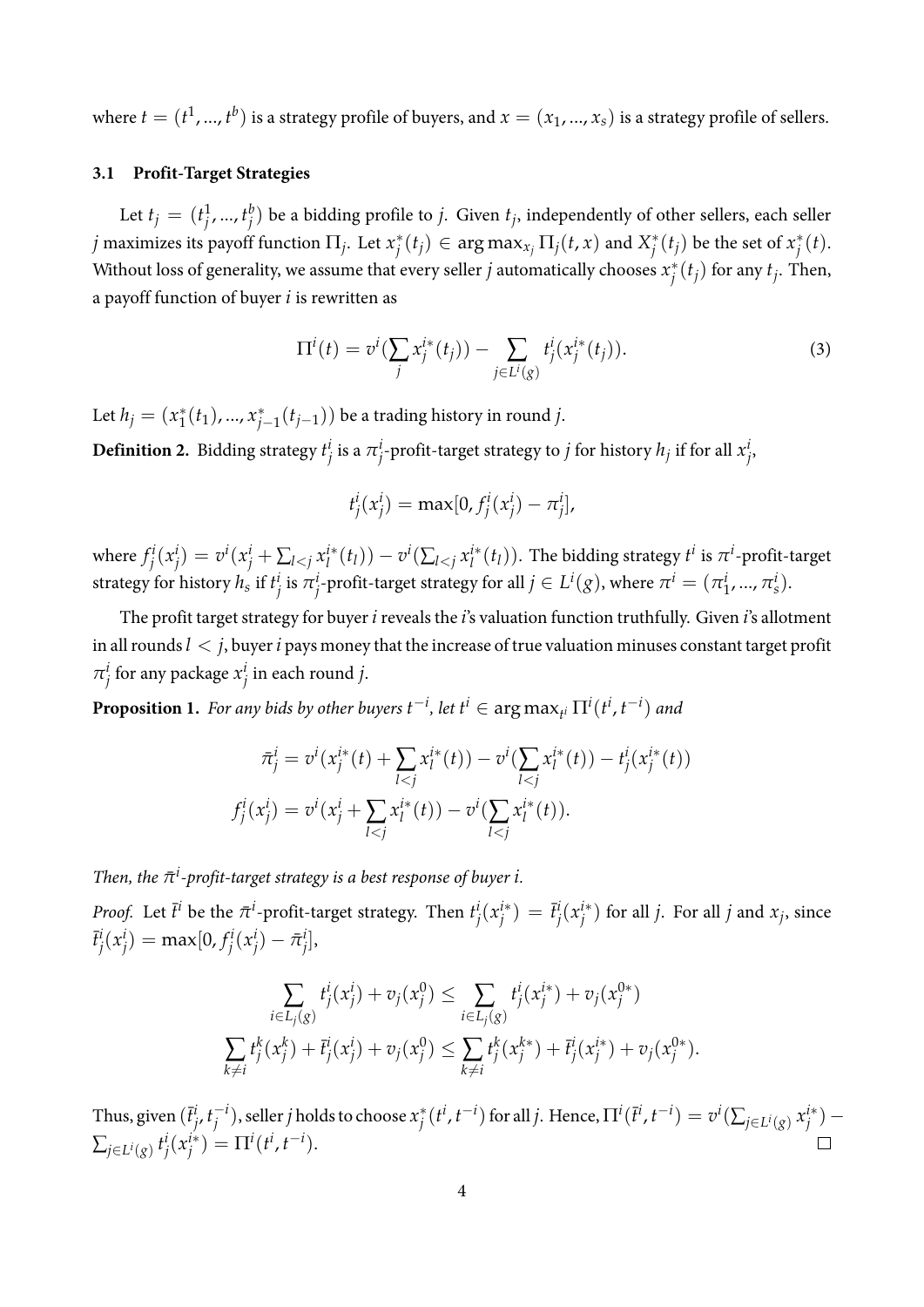<span id="page-4-0"></span>Proposition [1](#page-3-0) holds for any  $v$ ,  $b$ , and  $s$ . This implies that the continuation of the  $\bar{\pi}^i$ -profit-target strategy is a best response for any subgame.

## **4 Equilibrium and Bidder-Optimal Core**

Let *M* = *I* ∪ *J*, and *S* ⊂ *M*. Fix *g*. Let *g<sub>S</sub>* be a subnetwork for coalition *S* such that  $ij \in g_S$  if *i*, *j* ∈ *S* and *ij* ∈ *g*, and *ij* ∉ *g* otherwise. Let *F*(*g<sub>S</sub>*) be the set of *g<sub>S</sub>*-feasible allocations. We define a cooperative game  $(M, g, w)$ . The characteristic function *w* is defined as for all  $S \subset M$ ,

$$
w(S|g) = \max_{x \in F(g_S)} \sum_{i \in S} v^i (\sum_{j \in S} x_j^i) + \sum_{j \in S} v_j (x_j^0).
$$
 (4)

The payoff for  $i$  and  $j$  is denoted by  $\phi^i$  and  $\phi_j$ , respectively. Obviously,  $w(S|g)$  is super-additive. Thus, the core is non-empty and defined as follows:

**Definition 3.** The core of  $(M, g, w)$  is given by

$$
Core(M,g,w) = \{\phi | \sum_{i \in I} \phi^i + \sum_{j \in J} \phi_j \le w(M|g)\}
$$

$$
\cap \{\phi | \sum_{i \in I \cap S} \phi^i + \sum_{j \in J \cap S} \phi_j \ge w(S|g) \forall S \subset M\}.
$$

By definition, each payoff vector in core is *g*-efficient. When  $s = 1$ , the set of payoffs supported by a SPE with profit-target strategies coincides with the bidder optimal core (Milgrom [\[6,](#page-11-5) Theorem 8.7]). The following proposition shows the above result can be extended to cases *s ≥* 2.

**Definition 4** (Milgrom [\[6\]](#page-11-5)). A payoff vector  $\phi$  is *bidder-optimal* relative to  $g$  if  $\phi \in Core(M, g, w)$ and there exists no  $\phi'\in Core(M,g,w)$  with  $\phi'^i\geq \phi^i$  for all  $i\in I$  and  $\phi'^i>\phi^i$  for some  $i\in I.$  The set of bidder-optimal payoff vectors relative to *g* is the *bidder-optimal core* relative to *g*.

**Proposition 2.** Suppose  $\phi$  is bidder optimal relative to g. Then, the profile  $t^*$  of  $\pi^i$ -profit-target strate*gies and the corresponding x ∗* (*t ∗* ) *yielding the payoff vector ϕ constitutes a subgame perfect equilibrium (SPE). Conversely, suppose the profile*  $t^*$  *of*  $\pi$ <sup>*i*</sup>-profit-target strategies and the corresponding $x^*(t)$  yielding *the payoff vector ϕ constitutes a SPE. Then, ϕ is bidder optimal relative to g.*

*Proof.* First, we show that if  $\phi$  is bidder optimal then the profile  $t^*$  of  $\pi^i$ -profit-target strategies and the corresponding  $x^*$  constitutes SPE. Since  $\phi$  is in  $Core(M,g,w)$ , we obtain  $\sum_{k\in I\cap S}\phi^k+\sum_{l\in J\cap S}\phi_l\geq$ *w*(*S*|*g*) for any *S* ⊂ *M*. By Proposition [1,](#page-3-0) it suffice to show that there is no deviation to another *π ′i* -profit-target strategy.

Suppose that buyer  $i \in L_j(g)$  deviates to  $t'^i$  with  $\pi'^i = (\pi^i_j + \delta, \pi^i_{-j})$  for some  $j \in L^i(g)$ . If *x i∗ j* (*t ∗*  $y_j^*$ ) = 0 then  $x_j^{i*}$ *j* (*t ′i j* , *t −i∗*  $j^{-()*}$  ) = 0. Thus, the deviation is not profitable.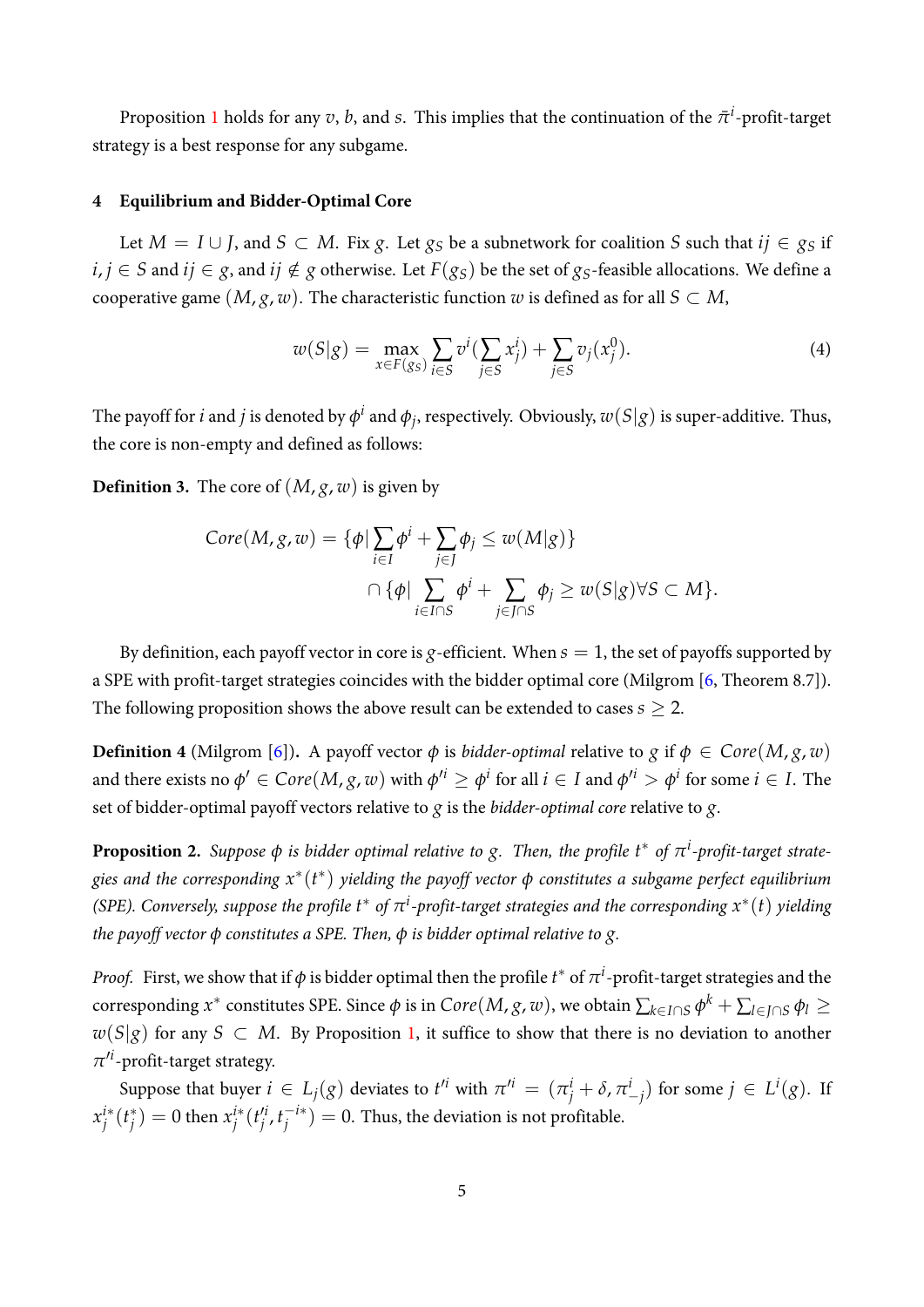Suppose *x i∗ j* (*t ∗*  $j^*$   $>0.$  Since  $\phi$  is bidder optimal, the payoff vector  $(\phi^i+\delta,\phi_j-\delta,\phi^{-i},\phi_{-j})$  is not in  $Core(M, g, w)$ . Thus, there exists coalition *S* such that  $i \notin S, j \in S$ , and

$$
\sum_{k \in S} \phi^k + \sum_{l \in S} \phi_l \ge w(S|g) > \sum_{k \in S} \phi^k + \sum_{l \in S} \phi_l - \delta.
$$

Let  $t_i^k$  $_j^k$  be  $\pi_j^k$ *j* -profit-target strategy to *j* for *k*. Then, we obtain

$$
\max_{\{x_j | x_j^k = 0 \forall k \notin S\}} \sum_{k \in S} t_j^k(x_j^k) + v_j(x_j^0) \ge \max_{\{x_j | x_j^k = 0 \forall k \notin S\}} \sum_{k \in S} f_j^k(x_j^k) - \pi_j^k + v_j(x_j^0)
$$
\n
$$
\ge \sum_{l \in S} \max_{\{x_l | x_l^k = 0 \forall k \notin S\}} \sum_{k \in S} [f_i^k(x_j^k) - \pi_l^k + v_l(x_l^0)] - \sum_{l \in S \setminus \{j\}} \phi_l
$$
\n
$$
\ge \max_{\{x | x_l^k = 0 \forall k \notin S\}} \sum_{k \in S} [v^k(\sum_{l \in S} x_l^k) + v_l(x_l^0)] - \sum_{k \in S} \phi^k - \sum_{l \in S \setminus \{j\}} \phi_l
$$
\n
$$
= w(S|g) - \sum_{k \in S} \phi^k - \sum_{l \in S \setminus \{j\}} \phi_l
$$
\n
$$
> \phi_j - \delta
$$
\n
$$
= \max_{x_j} \sum_{k \in I} t_j^k(x_j^k) + v_j(x_j^0) - \delta
$$
\n
$$
\ge \max_{\{x_j | x_j^k > 0\}} \sum_{k \in I} t_j^i(x_j^i) + v_j(x_j^0) - \delta.
$$

The second inequality holds since  $\phi_l = \max_{x_l} \sum_{k \in I} [f_l^k]$  $\int_l^k(x_l^k)$  $\binom{k}{l} - \pi_l^k + v_l(x_l^0)$  $\binom{0}{l}$  for all  $l \in S$ . This inequality shows that seller *j* excludes buyer *i* since  $i \notin S$ . Then, the payoff for *i* decreases since  $\phi$  is bidder-optimal. Hence, there is no profitable deviation for any buyer *i*.

To show the converse, suppose that the profile  $t^*$  of  $\pi^i$ -profit-target strategies and the corresponding  $x^*(t^*)$  constitutes a SPE with SPE payoff vector  $\phi$ .

First, we show that  $\phi \in Core(M, g, w)$ . Suppose  $\phi \notin Core(M, g, w)$ . Then, there exists coalition  $S$  such that  $\sum_{i \in I \cap S} \phi^i + \sum_{j \in J \cap S} \phi_j < w(S|g)$ . Since  $t_j^{i*}$ *j* (*x i*  $j^{i}) = \max[0, f^{i}_{j}]$ *j* (*x i*  $j^{i}$ ) *−*  $\pi^{i}_{j}$  $j^i_j$ , we obtain

$$
\sum_{j \in J \cap S} \phi_j = \sum_{j \in J \cap S} \max_{x_j} \sum_{i \in I} t_j^{i*}(x_j^i) + v_j(x_j^0) \n\ge \sum_{j \in J \cap S} \max_{\{x_j | x_j^i = 0 \forall i \notin S\}} \sum_{i \in I} t_j^{i*}(x_j^i) + v_j(x_j^0) \n\ge \sum_{j \in J \cap S} \max_{\{x_j | x_j^i = 0 \forall i \notin S\}} \sum_{i \in I \cap S} f_j^{i}(x_j^i) - \pi_j^{i} + v_j(x_j^0) \n= \left[ \sum_{j \in J \cap S} \max_{\{x_j | x_j^i = 0 \forall i \notin S\}} \sum_{i \in I \cap S} f_j^{i}(x_j^i) + v_j(x_j^0) \right] - \sum_{i \in I \cap S} \phi^i \n= w(S|g) - \sum_{i \in I \cap S} \phi^i > \sum_{j \in J \cap S} \phi_j.
$$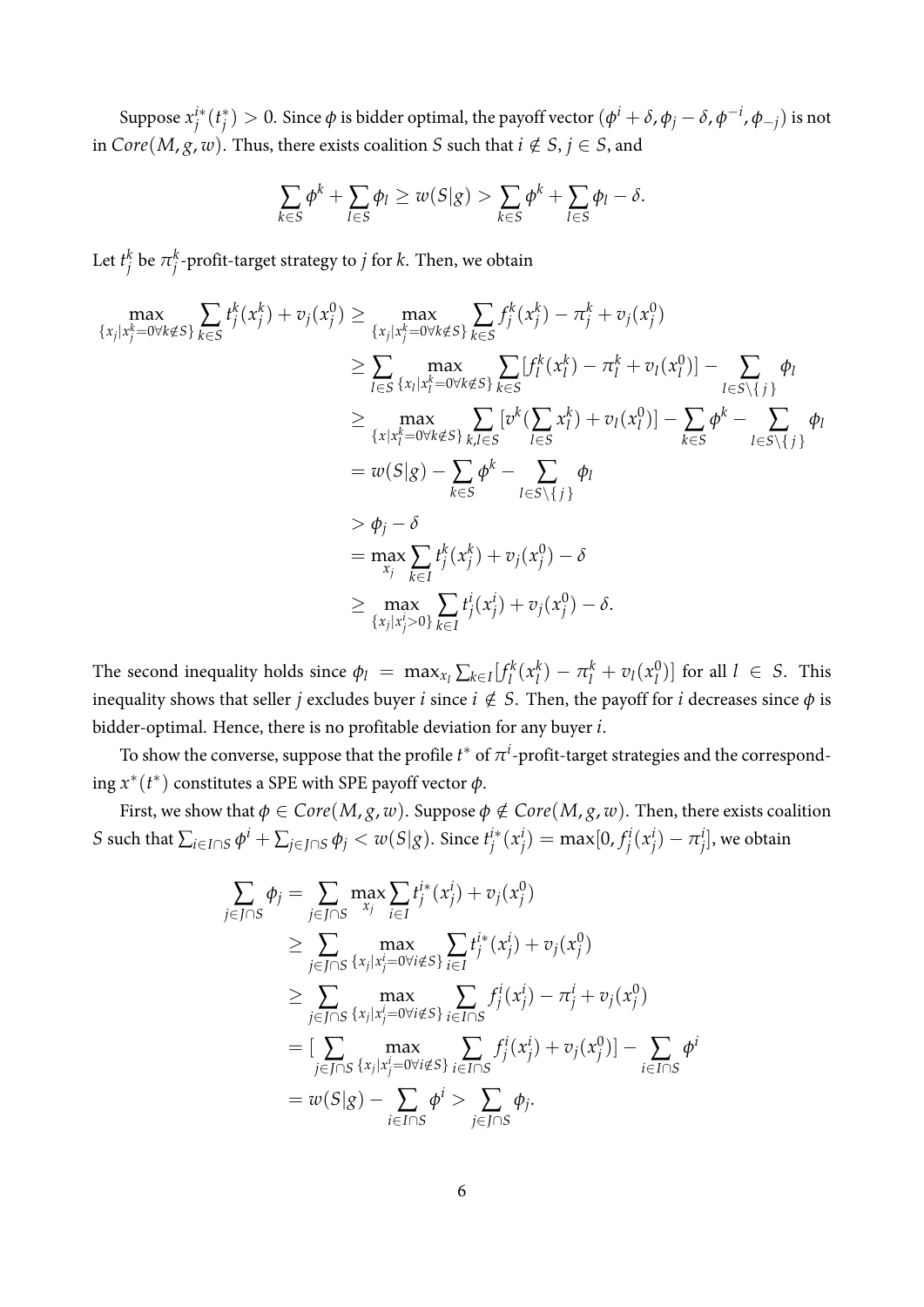This is a contradiction. Hence,  $\phi \in Core(M, g, w)$ .

Next, we will show that *ϕ* is bidder optimal. Let *x*˜ be a corresponding allocation to *ϕ*. Suppose that *ϕ* is not bidder optimal. Then, there exists  $(i,j)$  and  $\delta>0$  such that  $\tilde\phi=(\phi_j-2\delta,\phi^i+2\delta,\phi^{-i},\phi_{-j})\in$  $Core(M,g,w).$  Suppose that  $i$  deviates to  $\hat{\pi}^i$ -profit-target strategy such that  $\hat{\pi}^i=(\pi^i_{-j},\pi^i_j+\delta)$  with  $\sum_{l} \pi_l^i = \phi^i$ , denoted by  $\hat{t}^i = (\hat{t}^i_j)$ *j* , *t i∗ −j* ). Then, we obtain

$$
\max_{x_j} \sum_{k \neq i} t_j^{k*}(x_j^k) + \hat{t}_j^i(x_j^i) + v_j(x_j^0)
$$
  
\n
$$
\geq \sum_{k \neq i} t_j^{k*}(\tilde{x}_j^k) + \hat{t}_j^i(\tilde{x}_j^i) + v_j(\tilde{x}_j^0)
$$
  
\n
$$
= \phi_j - \delta > \phi_j - 2\delta.
$$

Let  $S^j$  be any coalition such that  $l \in S^j$  for all seller  $l \leq j$  and  $l \notin S^j$  for all seller  $l > j$ . Since  $(\phi_j - 2\delta, \phi^i + 2\delta, \phi^{-i}, \phi_{-j})$  is in  $Core(M, g, w),$ 

$$
\phi_{j} - 2\delta \geq \max_{\{S^{j} | i \notin S^{j}\}} w(S^{j} | g) - \sum_{k \in I \cap S^{j}} \phi^{k} - \sum_{l \in J \cap S^{j} \setminus \{j\}} \phi_{l}
$$
\n
$$
= \max_{\{S^{j} | i \notin S^{j}\}} \left[ \max_{x} \sum_{k \in I \cap S^{j}} v^{k} (\sum_{l \in J \cap S^{j}} x_{l}^{k}) + \sum_{l \in J \cap S^{j}} v_{l}(x_{l}^{0}) \right] - \sum_{k \in I \cap S^{j}} \phi^{k} - \sum_{l \in J \cap S^{j} \setminus \{j\}} \phi_{l}
$$
\n
$$
\geq \max_{\{S^{j} | i \notin S^{j}\}} \left[ \max_{x_{j}} \sum_{k \in I \cap S^{j}} v^{k} (x_{j}^{k} + \sum_{l < j} \tilde{x}_{l}^{k}) + \sum_{l < j} v_{l}(\tilde{x}_{l}^{0}) + v_{j}(x_{j}^{0}) \right] - \sum_{k \in I \cap S^{j}} \phi^{k} - \sum_{l < j} \phi_{l}
$$
\n
$$
= \max_{x_{j}} \left[ \max_{\{S^{j} | i \notin S^{j}\}} \sum_{k \in I \cap S^{j}} (v^{k} (x_{j}^{k} + \sum_{l < j} \tilde{x}_{l}^{k}) + v_{j} (x_{j}^{0}) - \pi_{j}^{k} - v^{k} (\sum_{l < j} \tilde{x}_{l}^{k}) \right]
$$
\n
$$
= \max_{x_{j}} \left[ \sum_{k \neq i} \max[0, v^{k} (x_{j}^{k} + \sum_{l < j} \tilde{x}_{l}^{k}) - v^{k} (\sum_{l < j} \tilde{x}_{l}^{k}) - \pi_{j}^{k} + v_{j} (x_{j}^{0}) \right]
$$
\n
$$
= \max_{x_{j}} \left[ \sum_{k \neq i} t_{j}^{k*} (x_{j}^{k}) + v_{j} (x_{j}^{0}) \right].
$$

The fourth equality holds since  $\phi^k = \sum_{l \in S^j} \pi^k_l$  $\frac{k}{l}$  and  $\phi_l = \sum_k v^k (\sum_{m \leq l} \tilde{x}_m^k) - v^k (\sum_{m < l} \tilde{x}_m^k) + v_l (\tilde{x}_l^0)$ *l* ) *− π k l* . This inequality implies that seller *j* decreases his payoff by rejecting *i*'s offer. Then, since the *i*'s deviation is accepted by *j*, it is profitable for *i*. This contradicts with the assumption.  $\Box$ 

**Remark 1.** Consider the following two stage simultaneous-bidding game. In Stage 1, each buyer bids schedules to all linked sellers. In Stage 2, each seller decides an allocation. Then, any profile of onthe-path bids and allocations in an SPE of the first package auction constitutes a SPE in the above simultaneous-bidding game. Thus, any bidder-optiaml core payoff vector is supported by an SPE in the simultaneous-bidding game.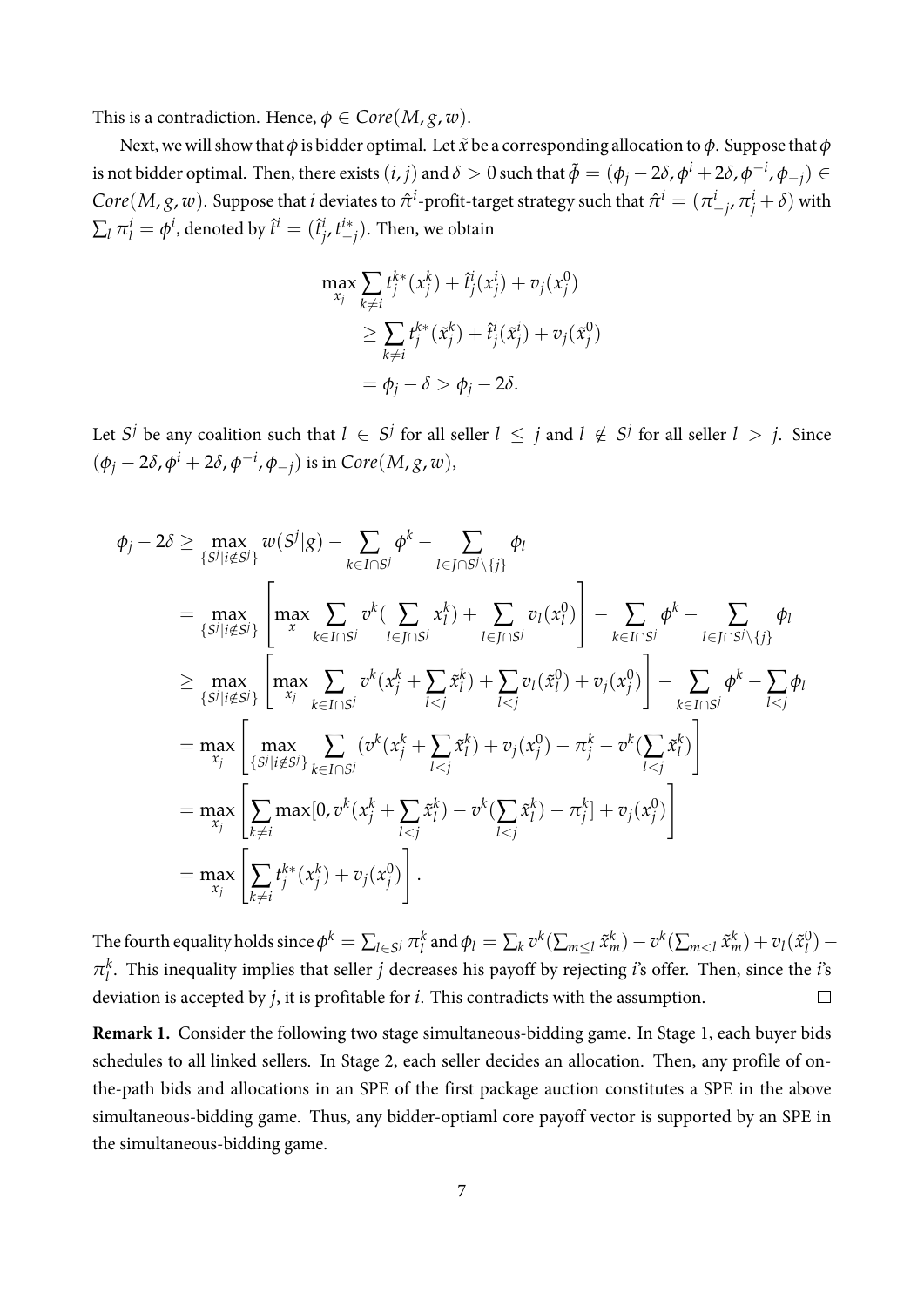<span id="page-7-0"></span>By Proposition 2,  $x^*(t^*)$  is *g*-efficient for any *g*, where  $t^*$  is an SPE bidding profile of  $\pi^i$ -profittarget strategies. Thus, any *g*-efficient outcome is implemented (in an SPE with profit-target strategies) by the first price package auction.

When  $s = 1$ , the set of above SPEs with profit-target strategies yielding the bidder-optimal payoff vector is equal to the set of coalition-proof Nash equilibria (Bernheim and Whinston [\[3\]](#page-11-0)). Thus, the bidder optimal core is equal to the coalition-proof Nash equilibrium payoff vectors. This result also holds when  $s \geq 2$ .

**Definition 5.** Fix a networked market  $(v^i, v_j, \omega_j, g)_{i,j \in M}$ .

- (i) In a first price package auction with a single buyer and a single seller,  $(t^{1*}, x_1^*$ 1 (*t* 1*∗* )) is a perfectly coalition-proof Nash equilibrium (PCPNE) if it is an SPE.
- (ii) (a) For a first price package auction with the set *S* of buyers and sellers,  $(t^{i*}, x_i^*)$ *j* (*t ∗* ))*i*,*j∈<sup>S</sup>* is perfectly self-enforcing if for all coalition  $T \subset S$ ,  $(t^{i*}, x_i^*)$  $j^*(t^*)$ ) $_{i,j \in T}$  is a PCPNE in the auction given profile  $(t^{i*}, x_i^*)$  $f(t^*))_{i,j\in S\setminus T}$ , and if the restriction of  $(t^{i*},x^*_j)$ *j* (*t ∗* ))*i*,*j∈<sup>S</sup>* to any proper subgame constitutes a PCPNE.
	- (b) For any auction with the set *S* of buyers and sellers,  $(t^{i*}, x_i^*)$  $j^*(t^*)$ )<sub>*i*,*j*∈*S* is a PCPNE if it is</sub> perfectly self-enforcing, and it does not Pareto-dominated by another perfectly self-enforcing profile.

### **Proposition 3.** *The bidder-optimal core is equal to the set of PCPNE payoff vectors.*

*Proof.* We first show that any PCPNE payoff vector is in the bidder-optimal core. Suppose that there exists a PCPNE payoff vector *ψ* that is not in the bidder optimal core. Let *t* be the corresponding bidding profile. Then, there is  $\psi'$  that dominates  $\psi$  for buyers in some coalition *S*. Let  $t'$  be a bidding profile such that buyer *i* and seller *j* in *S* obtains  $\psi'^i$  and  $\psi'_i$  $f_j$  respectively. Then, each  $i \in S$  deviates  $t'^i$ . Since buyers in *S* have deviation, it is not a PCPNE. This is a contradiction. Therefore, any PCPNE payoff vector is bidder-optimal.

We next show the converse by induction. In any auction with single pair of a buyer and a seller, it is obvious that the unique SPE is a PCPNE. For any bidder-optimal payoff vector  $\phi$ , there is an SPE with profit-target strategies yielding  $\phi$  in any auction with *S* of buyers and sellers. Suppose that any SPE yielding *ϕ* is perfectly coalition-proof for an auction with *n* buyers and *m* sellers. Consider an auction with *m* + 1 sellers, and take an SPE profile *t* yielding bidder-optimal *ϕ*. Any proper subgame is an auction with  $l \leq m$  sellers. Given trading  $x_i^*$  $j^*(t)$  in any single period *j*, *t* is a PCPNE since it is equivalent to an auction with *m* sellers and *n* buyers in which  $v^i(\sum_l x^i_l + x^{i*}_j)$  $j^{(*)}$   $(l \neq j)$ . Thus, *t* is perfectly self-enforcing. Since *ϕ* is bidder-optimal, there is no Pareto-dominating perfectly selfenforcing profile. By induction, any SPE yielding  $\phi$  is a PCPNE for any  $s \in \mathbb{N}$ .

In any auction with one seller and any number of buyers, any SPE yielding  $\phi$  is a PCPNE by Bernheim and Whinston [\[3\]](#page-11-0). Thus, applying the above argument for any auction with any number of buyers shows that any bidder optimal payoff vector is a PCPNE payoff vector.  $\Box$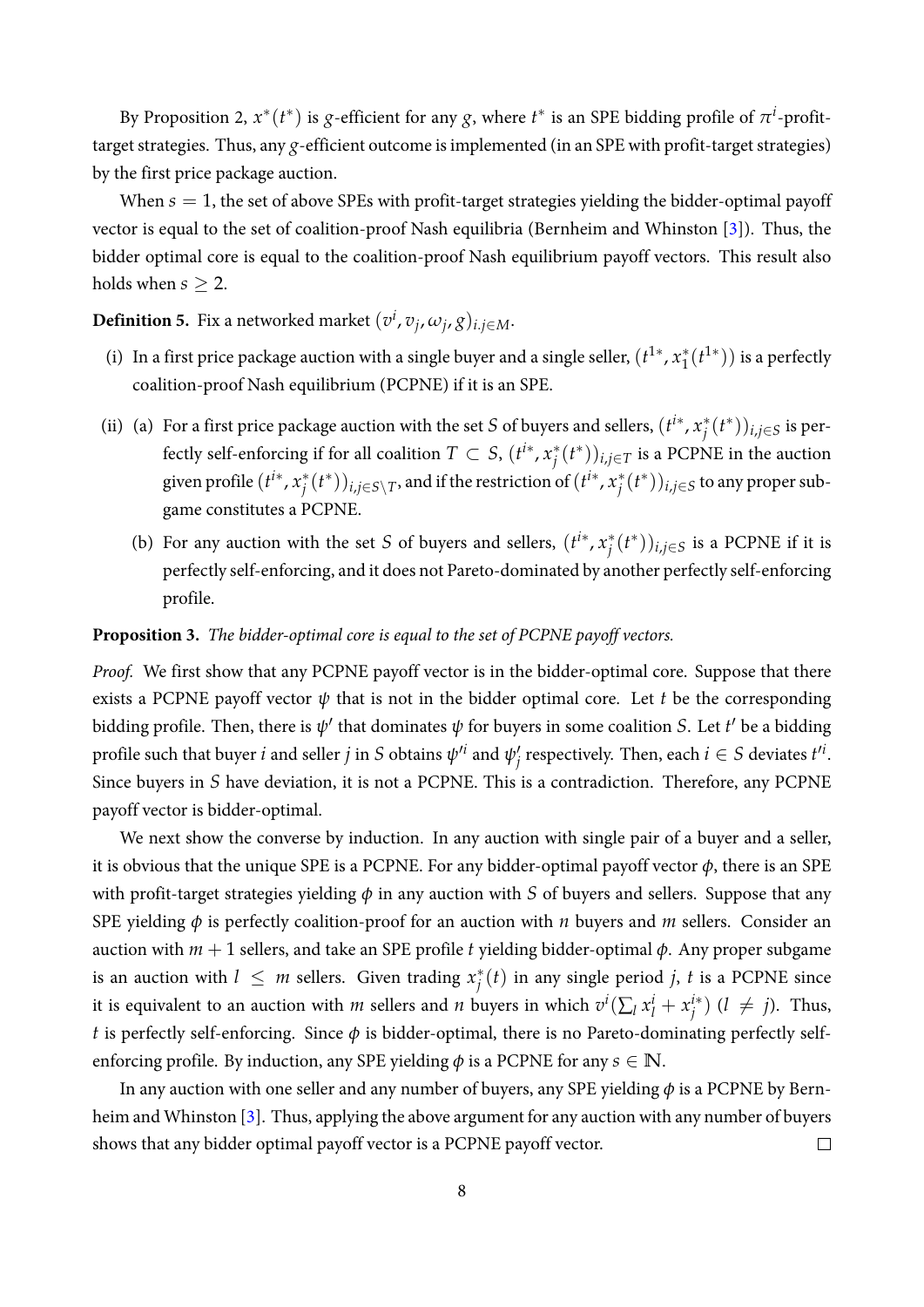#### <span id="page-8-0"></span>**5 Substitutes and the VCG outcome**

This section studies a relation to between bidder optimal core, which is implemented by the decentralized first price package auction mechanism, and the VCG outcome, which is implemented by the centralized VCG mechanism. For simplification, we assume that each seller has no valuation over any package ( $v_j \equiv 0$ ). Milgrom [\[6\]](#page-11-5) shows that, when  $s = 1$ , the bidder-optimal payoff vector is unique and coincide with the VCG payoff vector if valuations satisfy concavity and a substitute condition.<sup>1</sup>

Formally, we denote a price vector over commodities  $N$  by  $p = (p^n)_{n \in N}$   $(p^n \in \mathbb{R}_+).$  A demand correspondence for agent  $i$  is given by  $D^i(p)=\argmax v^i(\sum_j y_{ij})-\sum_j p\cdot y_{ij}.$  Valuation  $v^i$  is linearsubstitute if whenever  $p^n\,\leq\,\tilde{p}^n,\,p^{-n}\,=\,\tilde{p}^{-n},$  and  $x\,\in\,D^i(p),$  there exists  $\tilde{x}\,\in\,D^i(\tilde{p})$  such that  $x^{-n} \leq \tilde{x}^{-n}$ .

In the VCG mechanism, there is a unique planner. Each buyer  $i$  reports valuation  $\hat{v}^i$  to the planner (valuations of sellers are known). Then, the planner imposes a *g*-feasible allocation of commodities  $x_V$ ( $\hat{v}$ ) and transfer  $t_V$ ( $\hat{v}$ ). It is well-known that each buyer *i* earns *i*'s marginal contribution  $w(M|g)$  –  $w(M \setminus \set{i}{\mid g}$  in the VCG outcome. We denote buyer *i*'s VCG payoff by  $\phi_1^i$  $V_V^l$  and *i*'s bidder optimal payoff by *ϕ i*  $\frac{i}{B}$  for  $i \in I$ .

**Proposition 4.** *For any*  $i \in I$ ,  $\phi_V^i \ge \max \phi_I^i$ *B .*

*Proof.* Any payoff vector such that some buyer*i*'s payoff is strictly greater than *i*'s marginal contribution is not in core. Thus, *i*'s VCG payoff is greater than or equal to *i*'s maximum payoff in the bidder optimal core.  $\Box$ 

If Proposition 4 holds with equalities, then the payoff equivalence might be true as  $s = 1$ . In the following example, equalities hold.

**Example 1.** Let  $I = \{1, 2, 3\}$ ,  $J = \{1, 2\}$ ,  $N = 1$ , and  $g = g^c$  (complete bipartite graph). Suppose that  $\omega_j = 1$  for all *j*. Each buyer has a valuation function given in Table 1. Each  $v_i$  is concave and linear-substitute valuation for  $i = 1, 2, 3$ . The marginal contribution of buyer 1, 2, and 3 are given by 2, 1, 0, respectively. Hence, (*ϕ* 1  $V^1$ ,  $\phi_V^2$  $\frac{2}{V}$ ,  $\phi_V^3$  $V(V) = (2, 1, 0)$ . The bidder optimal payoff vector for buyers is uniquely given by (*ϕ* 1  $\frac{1}{B}$ ,  $\phi_B^2$  $_B^2$ ,  $\phi_B^3$  $B_B^3$ ) = (2, 1, 0). This example demonstrates that each buyer  $i = 1, 2$  earns *i*'s marginal contribution, which is the VCG outcome.

The next example, however, shows a strict inequity even if the substitute condition holds for buyers.

**Example 2.** Let  $I = \{1, 2\}$ ,  $J = \{1, 2\}$ ,  $N = 1$ , and  $g = g^c$ . Suppose that  $\omega_j = 1$  for all *j*. The valuation function for buyers are also given in Table 1. The marginal contributions of buyer 1 and 2 are 3 and 1 respectively. Thus, (*ϕ* 1  $\psi^1$ ,  $\phi^2$  $V_V^2$  = (3, 1). However, the set of bidder optimal payoff vector

<sup>&</sup>lt;sup>1</sup>We additionally require concavity since goods are divisible. If we consider multiple indivisible goods, the strongsubstitute property is sufficient. The statement holds true when valuation functions are concave nonlinear-substitute valuations since the linear-substitute valuation and the nonlinear-substitute valuation are equivalent for concave valuations. See Milgrom and Strulovici [\[7\]](#page-11-6).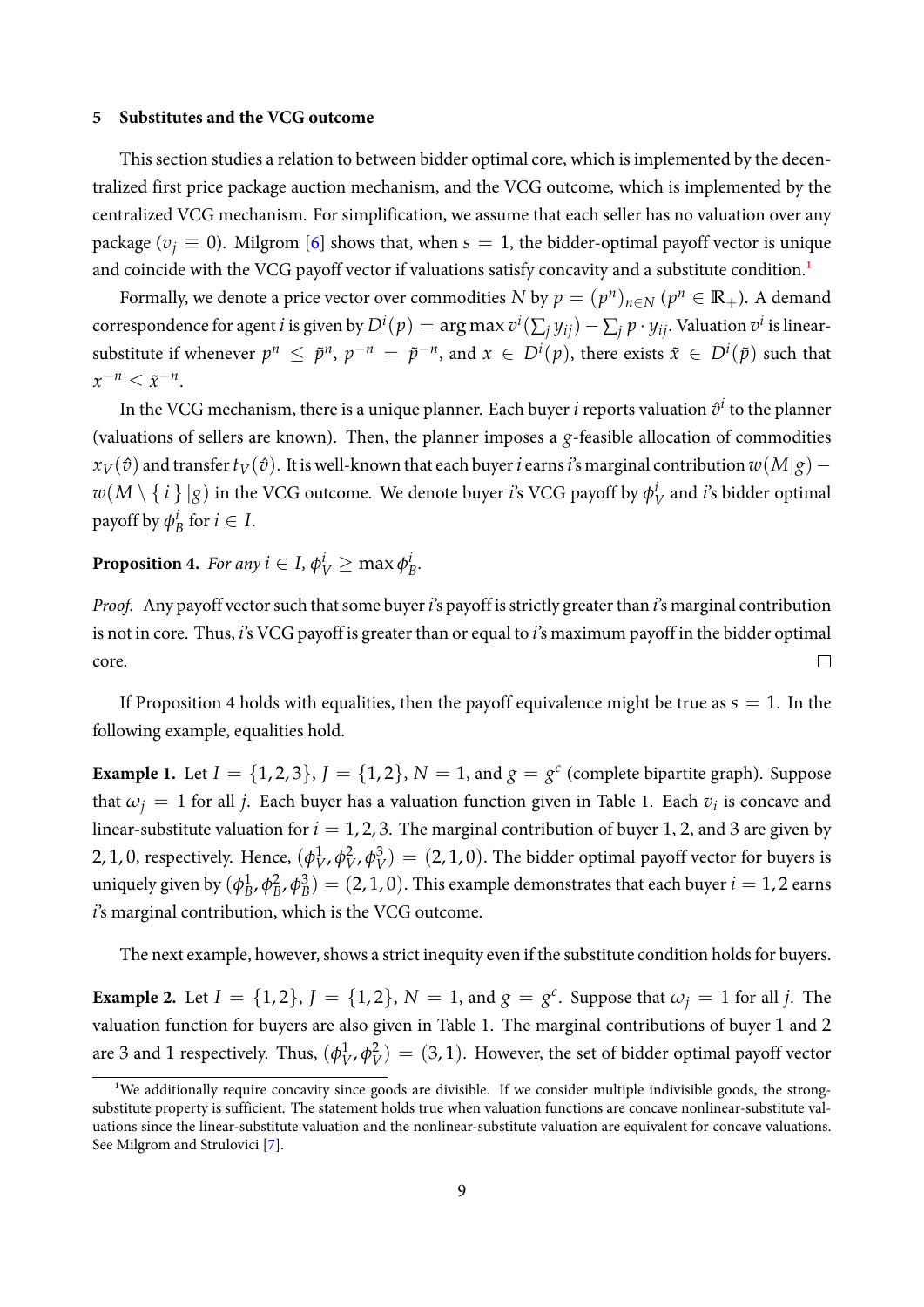

Table 1: Valuation functions for buyers

for buyers (*ϕ* 1  $\frac{1}{B}$ ,  $\phi_B^2$  $B_B^2$ ) is  $\{(2,1)\}$ . This example demonstrates that each buyer  $i=1,2$  earns less payoff than *i*'s marginal contribution while goods are substitutes for buyer  $i = 1, 2$ .

Thus, the payoff equivalence does not hold when  $s \geq 2$  even if commodities are substitutes for all buyers. Note that in the above two examples, the price for a commodity is 8 in the bidder optimal core, which is equal to a competitive price. However, the following example shows that this relation does not hold.

**Example 3.** Let  $I = \{1, 2, 3\}$ ,  $J = \{1, 2\}$ ,  $N = 1$ , and  $g = g^c$ . Suppose that  $\omega_j = 2$  for all *j*. The valuation function for buyers are also given in Table 1. The minimum competitive price is 7. The corresponding competitive payoff vector (*ϕ* 1  $\int_C^1$ ,  $\phi_C^2$  $c^2$ ,  $\phi_c^2$  $\binom{2}{C} = (4, 2, 1)$ . However, the set of bidder optimal payoff vector for buyers is  $\{(5,3,1)\}\$ . This example demonstrates that each buyer  $i = 1,2,3$  earns greater payoff than *i*'s maximum competitive payoff.

#### **6 Stable Network**

We have investigated the allocation problem given networks. This section discusses an efficiency and a stability of networks. Let  $W(g) = w(M|g) - L(g)$ , where *L* is a link cost function to form network  $g.$  We assume that  $L(g)=\sum_i l^i\eta^i(g)+\sum_j l_j\eta_j(g),$  where  $\eta^i$  and  $\eta_j$  are a number of links of *i* and *j* on *g* for all *i* and *j*, respectively. The network *g* is efficient if  $g \in \arg \max W(g)$ . This implies that  $w(M|g + ij) - w(M|g) \le L(g + ij) - L(g)$  for all  $ij \notin g$  and  $w(M|g) - w(M|g - ij) \ge$ *L*(*g*) − *L*(*g* − *ij*) for all *ij*  $∈$  *g* if *g* is efficient.

First, we develop a model of unilateral formation of networks. Each buyer *i* unilaterally form link with  $j$  with whom  $i$  want to link at cost  $l^i > 0$  and  $l_j = 0$  for all  $i$  and  $j$ . A network  $g$  is stable if

- (i) for  $ij \in g$ ,  $\phi^{i}(g) \phi^{i}(g ij) \geq L^{i}(g) L^{i}(g ij)$ , and
- (ii) for  $ij \notin g$ ,  $\phi^{i}(g + ij) \phi^{i}(g) \leq L^{i}(g + ij) L^{i}(g)$ .

**Proposition 5.** *Any efficient network is stable if buyers unilaterally form links.*

*Proof.* Since  $\phi^i$  is the marginal contribution of i,  $\phi^i(g + ij) - \phi^i(g) = w(M|g + ij) - w(M|g)$ . Thus, every efficient network is stable.  $\Box$ 

Next, we model a bilateral formation of networks. A link *ij* is formed if and only if both *i* and *j* agree with forming link *ij*. We allow side-payments between *i* and *j* to form link *ij*. A network *g* satisfies pairwise stability with side-payments if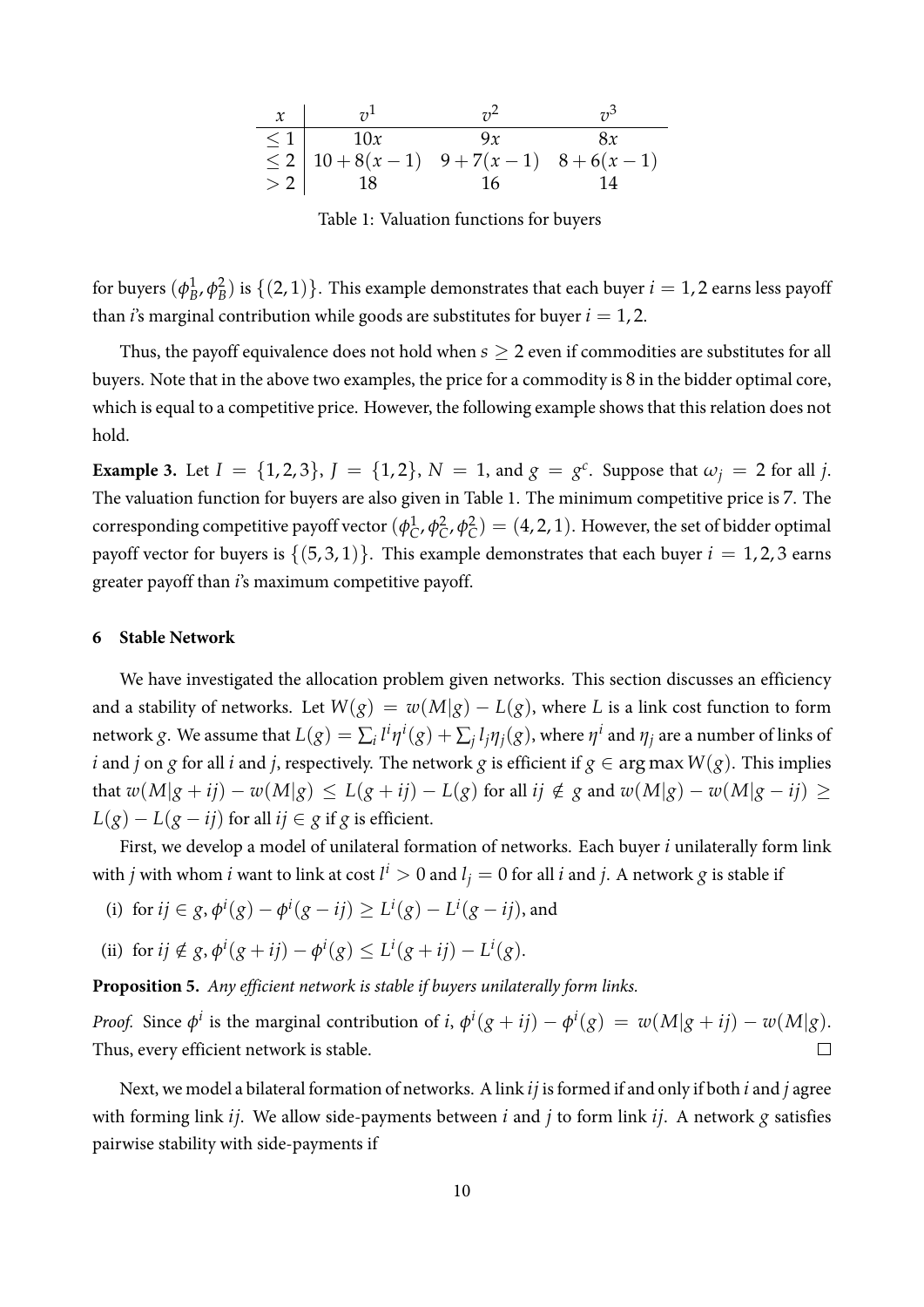- <span id="page-10-1"></span>(i) for  $ij \in g$ ,  $[\phi^i(g) - \phi^i(g - ij)] + [\phi_i(g) - \phi_i(g - ij)] \ge L(g) - L(g - ij)$ , and
- (ii) for  $ij \notin g$ ,  $[\phi^i(g + ij) \phi^i(g)] + [\phi_i(g + ij) \phi_i(g)] \le L(g + ij) L(g)$ .

If an efficient network is pairwise stable, then the payoff increase of seller *j* by forming new link *ij* is smaller than decrease of social welfare;  $\phi_j(g + ij) - \phi_j(g) \leq [L(g + ij) - L(g)] - [\omega(M, g + ij)$  $w(M,g) = W(g) - W(g + ij)$ . Thus, for any  $ij \notin g$ , if  $\phi_i(g + ij) - \phi_i(g) > W(g) - W(g + ij)$ then an efficient network *g* is not pairwise stable.

**Example 4** (Efficient but not pairwise stable network). Suppose that all buyers are symmetric  $(v^i=v)$ for all *i*, all sellers are symmetric and obtain no gain from commodities ( $v_j \equiv 0$  and  $\omega_j = \omega$ ) for all *j*, and *b* = *s*. Let the link cost *l* be relatively low such that  $v(2\omega) - v(\omega) > 2l$ . Then, the unique architecture of an efficient network is  $g = \{11, 22, ..., ss\}$ . Given *g*, each seller obtains no surplus  $(\phi_s(g) = 0)$ . If the last seller s forms link is with is  $\notin g$ , then s earns  $\phi_s(g + is) = v(2\omega) - v(\omega)$ . Since  $\phi_s(g + ij) - \phi_s(g) = v(2\omega) - v(\omega) > 2l$  for any  $ij \notin g$ , it is profitable for s. Hence, the efficient network is not pairwise stable.

A sufficient condition that efficient network is pairwise stable is given as follows.

**Proposition 6.** Suppose the complete network  $g^c$  is an efficient network. Then, it is pairwise stable.

*Proof.* Since  $\phi^i(g+ij) - \phi^i(g) = w(M|g+ij) - w(M|g)$  and  $\phi_j(g+ij) \ge \phi_j(g)$  for all g, any efficient network satisfies the condition (i). Since there is no  $ij \notin g^c$ , the condition (ii) is satisfied.

#### **7 Concluding remarks**

We have studied decentralized trading in networked two-sided network. It is shown that the results Bernheim and Whinston [\[3\]](#page-11-0) holds true. There exist equilibria where each buyer bids truthfully given trading histories, and any corresponding equilibrium payoff vector is in bidder optimal core relative to an exogenously given network. Our analysis has the following two limitations.

The first is *information structure*. Throughout the paper, we have assumed complete information among traders. Buyers and sellers, however, usually have private information for their valuations or endowments in auctions. The second is *optimality*. We have assumed that all sellers sell endowments by the first price package auction. However, it would not be an optimal selling mechanism for sellers. Solving an optimal auction to sell multiple goods is an open question even when an auction with one seller. Analyzing the private information and the optimal mechanism in decentralized two-sided markets is left for future research.

#### **References**

<span id="page-10-0"></span>[1] S. Anwar, R. McMillan, and M. Zheng. Bidding behavior in competing auctions: Evidence from eBay. *European Economic Review*, 50(2):307–322, Feb. 2006. [2](#page-1-0)